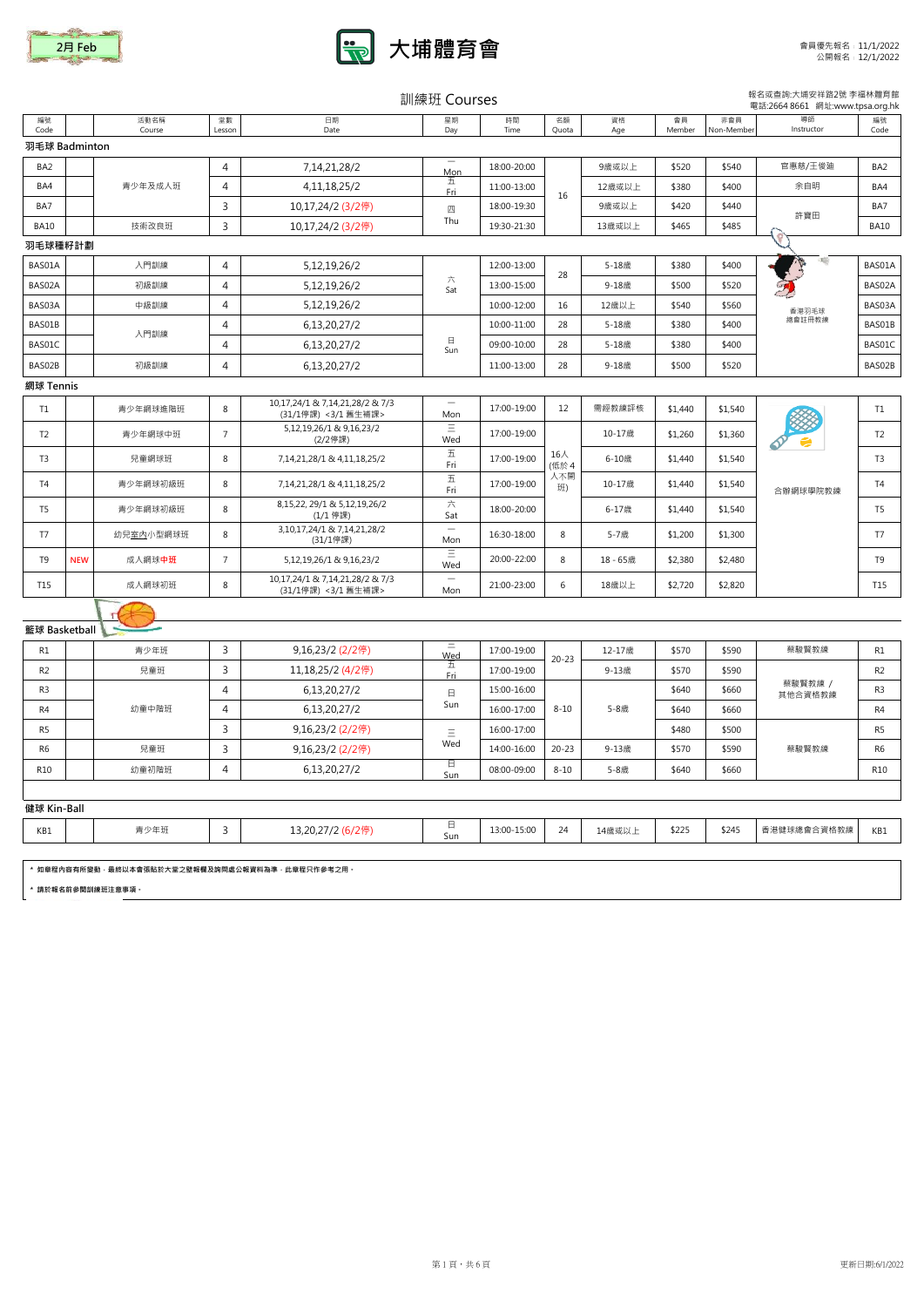



|                   |                                                          |                |                                 | 訓練班 Courses              |               |             |           |              |                   | 報名或查詢:大埔安祥路2號 李福林體育館<br>電話:2664 8661 網址:www.tpsa.org.hk |                   |
|-------------------|----------------------------------------------------------|----------------|---------------------------------|--------------------------|---------------|-------------|-----------|--------------|-------------------|---------------------------------------------------------|-------------------|
| 編號<br>Code        | 活動名稱<br>Course                                           | 堂數<br>Lesson   | 日期<br>Date                      | 星期<br>Day                | 時間<br>Time    | 名額<br>Quota | 資格<br>Age | 會員<br>Member | 非會員<br>Non Member | 導師<br>Instructor                                        | 編號<br>Code        |
| 足球 Football       |                                                          |                |                                 |                          |               |             |           |              |                   |                                                         |                   |
| FB <sub>2</sub> a | 星期五班恆常班A班                                                | 4              | 4,11,18 & 25/2                  | 五<br>Fri                 | 17:00-18:30   | 45          | 3-12歳以下   | \$520        | \$540             |                                                         | FB2a              |
| FB <sub>2</sub> b | 星期五班恆常B班                                                 | $\overline{4}$ | 4,11,18 & 25/2                  | 五<br><u>Fri</u>          | 18:30-20:00   | 45          | 3-12歳以下   | \$520        | \$540             |                                                         | FB <sub>2</sub> b |
| FB3               | 星期六恆常班上午班                                                | 0              | 稍後公佈                            | 六<br>Sat                 | 09:00-10:30   | 0           | 3-12歳以下   | \$0          | \$0               |                                                         | FB3               |
| FB1               | 星期六恆常班下午班                                                | $\mathbf 0$    | 本月取消                            | 六<br>Sat                 | 16:30-18:00   | 0           | 3-12歳以下   | \$0          | \$0               |                                                         | FB1               |
| FB5a              | 星期日恆常上午班                                                 | 4              | 6,13,20 & 27/2                  | 日<br>Sun                 | 09:00-10:30   | 18          | 4-6歳      | \$520        | \$540             |                                                         | FB5a              |
| FB5b              | 星期日恆常上午班                                                 | $\overline{4}$ | 6,13,20 & 27/2                  | 日<br><u>Sun</u>          | 10:30-12:00   | 18          | 7-10歳     | \$520        | \$540             |                                                         | FB5b              |
| FB4               | 星期三班恆常班                                                  | 0              | 本月取消                            | Wed                      | 18:00-19:30   | 0           | 3-12歳以下   | \$0          | \$0               |                                                         | FB4               |
| FB7               | 星期一室内足球班                                                 | 4              | 7,14,21 & 28/2                  | Mon                      | 16:30-17:45   | 18          | 5-8歳      | \$640        | \$660             |                                                         | FB7               |
| 欖球 Rugby          |                                                          |                |                                 |                          |               |             |           |              |                   |                                                         |                   |
| <b>RBM</b>        | 兒童班                                                      | 3              | 8,15 & 22/2                     | <b>Tue</b>               | 18:00-19:30   | 30人,最       | 4-11歲     | \$90         | \$110             |                                                         | <b>RBM</b>        |
| RBY               | 青少年班                                                     | 3              | 8,15 & 22/2                     | Tue                      | 18:00-19:30   | 少10人才<br>開班 | 12-17歲    | \$90         | \$110             | 香港欖球總會註冊教練                                              | RBY               |
|                   | 乒乓球 Table-Tennis                                         |                |                                 |                          |               |             |           |              |                   |                                                         |                   |
| TT <sub>2</sub>   |                                                          | 2              | 17,24/2 (3/2 & 10/2停)           | 四                        | 17:00-19:00   |             |           | \$360        | \$380             |                                                         | TT <sub>2</sub>   |
| TT3               |                                                          | 2              | 17,24/2 (3/2 & 10/2停)           | Thu                      | 14:00-16:00   |             |           | \$360        | \$380             |                                                         | TT3               |
| TT4               | 入門班                                                      | $\overline{2}$ | 16,23/2 (2/2 & 9/2停)            | Ξ<br>Wed                 | 14:00-16:00   | 20          | 5-17歲     | \$360        | \$380             |                                                         | TT4               |
| TT10              |                                                          | 3              | 12,19,26/2 (5/2停)               | 六<br>Sat                 | 17:30-19:30   |             |           | \$540        | \$560             |                                                         | TT10              |
| TT <sub>5</sub>   |                                                          | 3              | 14,21,28/2 (7/2停)               | $\overline{\phantom{0}}$ | 09:00-10:00   |             |           | \$360        | \$380             | 中國香港乒乓學校導師                                              | TT5               |
| TT <sub>6</sub>   |                                                          | 3              | 14,21,28/2 (7/2停)               | Mon                      | 10:00-11:00   |             |           | \$360        | \$380             |                                                         | TT6               |
| TT7               | 幼童班                                                      | $\overline{2}$ | 16,23/2 (2/2 & 9/2停)            | Ξ                        | 09:00-10:00   | 6           | 3-7歲      | \$240        | \$260             |                                                         | TT7               |
| TT8               |                                                          | 2              | 16,23/2 (2/2 & 9/2停)            | Wed                      | 10:00-11:00   |             |           | \$240        | \$260             |                                                         | TT8               |
|                   | 器械健體 Fitness Exercise                                    |                |                                 |                          |               |             |           |              |                   |                                                         |                   |
| F1                | k.                                                       | $\overline{7}$ | 4,8,11,15,18,22,25/2 (1/2停)     | 二及五<br>Tue&Fri           | 20:30-21:30   |             |           | \$210        | \$230             |                                                         | F1                |
| F <sub>2</sub>    | 器械健體                                                     | 6              | 8,10,15,17,22,24/2 (1/2 & 3/2停) | 二及四<br>Tue&Thu           | 14:30-15:30   |             | 16歲或以上    | \$180        | \$200             | 宋國文<br>$\sqrt{2}$<br>郁靜英                                | F <sub>2</sub>    |
| F3                |                                                          | 4              | 6,13,20,27/2                    | 日<br>Sun                 | 10:30-11:30   |             |           | \$160        | \$180             |                                                         | F <sub>3</sub>    |
| F11               |                                                          | 6              | 8,10,15,17,22,24/2 (1/2 & 3/2停) | 二及四                      | 9:00-10:30    |             |           | \$120        | \$140             |                                                         | F11               |
| F12               | 婦女健體班                                                    | 6              | 8,10,15,17,22,24/2 (1/2 & 3/2停) | Tue&Thu                  | 10:30-12:00   | 20          |           | \$120        | \$140             |                                                         | F12               |
| F13               |                                                          | $\overline{7}$ | 4,7,11,14,18,21,25/2            | 一及五                      | 9:00-10:30    |             |           | \$120        | \$140             |                                                         | F13               |
| F14               |                                                          | 7              | 4,7,11,14,18,21,25/2            | Mon&Fri                  | 10:30-12:00   |             |           | \$120        | \$140             |                                                         | F14               |
| F15               | 清晨健體班                                                    | $\overline{7}$ | 5,9,12,16,19,23,26/2 (2/2停)     | 三及六                      | 9:00-10:30    |             |           | \$120        | \$140             | 本會健身導師                                                  | F15               |
| F16               |                                                          | $\overline{7}$ | 5,9,12,16,19,23,26/2 (2/2停)     | Wed&Sat                  | 10:30-12:00   |             |           | \$120        | \$140             |                                                         | F16               |
|                   | 跆拳道 Taekwondo                                            |                |                                 |                          |               |             |           |              |                   |                                                         |                   |
| TK1               | 兒童班                                                      | 3              | 11,18,25/2 (4/2停)               | 五                        | 19:00-20:30   | 50          | 6-13歲     | \$150        | \$170             | ড                                                       | TK1               |
| TK <sub>2</sub>   | 成人班                                                      | 3              | 11,18,25/2 (4/2停)               | Fri                      | 20:30-22:00   |             | 14歲或以上    | \$150        | \$170             | XXXX                                                    | TK <sub>2</sub>   |
| TK3               | 跆拳道班                                                     | 3              | 13,20,27/2 (6/2停)               | E<br>Sun                 | 09:30-11:00   | 20          | 6歲或以上     | \$150        | \$170             | 香港跆拳道<br>正道舘教練                                          | TK3               |
| 空手道 Karate        |                                                          |                |                                 |                          |               |             |           |              |                   |                                                         |                   |
| KO1               | 入門班                                                      | 4              | 6,13,20,27/2                    |                          | 11:00-12:30   |             | 5歲或以上     | \$360        | \$380             |                                                         | KO1               |
| KO <sub>2</sub>   | 幼兒班                                                      | 4              | 6,13,20,27/2                    |                          | 13:00 - 14:30 |             | 3-5歳      | \$360        | \$380             |                                                         | KO <sub>2</sub>   |
| KO3               |                                                          | 4              | 6,13,20,27/2                    | $\boxminus$ Sun          | 15:30-17:00   |             |           | \$360        | \$380             |                                                         | KO3               |
| KO4               | 入門班                                                      | 4              | 6,13,20,27/2                    |                          | 09:30-11:00   | 25          |           | \$360        | \$380             | 沖繩剛柔流空手道協會                                              | KO4               |
| KO <sub>5</sub>   |                                                          | $\overline{4}$ | 5, 12, 19, 26/2                 | 六<br>Sat                 | 15:30-17:00   |             | 5歲或以上     | \$360        | \$380             |                                                         | KO <sub>5</sub>   |
| KO <sub>6</sub>   | 組手班                                                      | 3              | 9,16,23/2 (2/2停)                | Ξ<br>Wed                 | 16:30-18:00   |             |           | \$270        | \$290             |                                                         | KO <sub>6</sub>   |
| 武術 Wushu          |                                                          |                |                                 |                          |               |             |           |              |                   |                                                         |                   |
| WS1               | 初班                                                       | 4              | 6,13,20,27/2                    |                          | 17:00-18:00   | 20          |           | \$500        | \$520             |                                                         | WS1               |
| WS2               | 高班                                                       | 4              |                                 | 日 Sun                    | 18:00-19:00   | 20          | 4歳或以上     | \$500        | \$520             | 中國武術海外訓練學院導師                                            | WS2               |
|                   |                                                          |                | 6,13,20,27/2                    |                          |               |             |           |              |                   |                                                         |                   |
|                   | 白眉功夫 Pak Mei Kung Fu                                     |                |                                 | $\overline{\phantom{0}}$ |               |             |           |              |                   |                                                         |                   |
| WS5               | 白眉拳班                                                     | 4              | 7,14,21,28/2                    | <b>Mon</b>               | 20:00-21:30   | 20          | 6歲或以上     | \$452        | \$472             | 嚴少強師傅                                                   | WS5               |
| 詠春 Wing Chun      |                                                          |                | BLE                             |                          |               |             |           |              |                   |                                                         |                   |
| W1                | 成人詠春班                                                    | 4              | 7,14,21,28/2                    | Mon<br>六                 | 20:00-21:30   | 30          | 16歲或以上    | \$500        | \$520             | 詠春梁錦棠<br>國術中心                                           | W1                |
| W <sub>2</sub>    | 兒童詠春班<br>* 如章程内容有所變動·最終以本會張貼於大堂之壁報欄及詢問處公報資料為準·此章程只作參考之用。 | 3              | 12,19,26/2 (5/2停)               | Sat                      | 11:30-13:00   |             | 6-15歳     | \$375        | \$395             |                                                         | W <sub>2</sub>    |

\* 請於報名前參閱訓練班注意事項。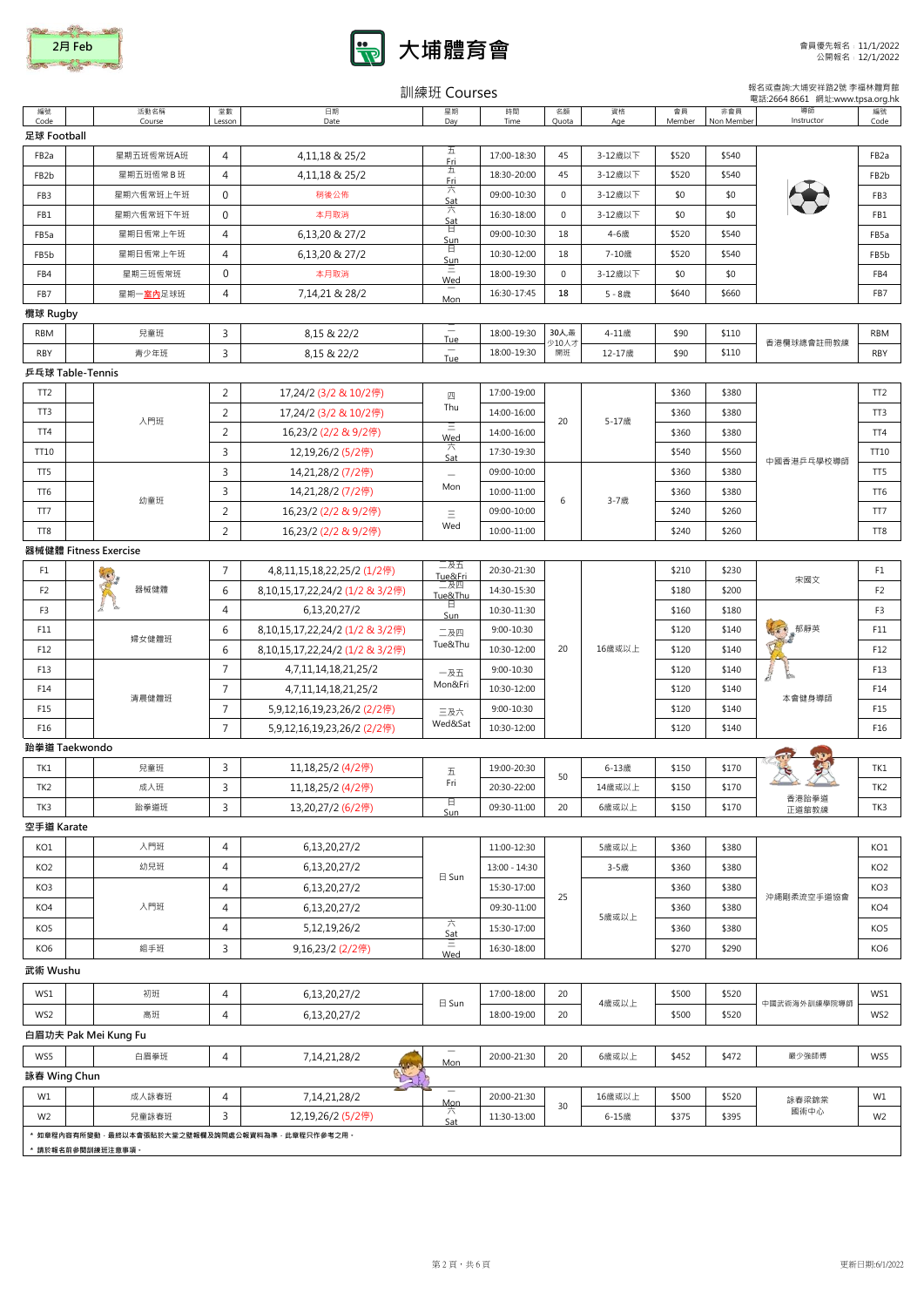





會員優先報名﹕11/1/2022 公開報名﹕12/1/2022

|                   | 報名或查詢:大埔安祥路2號 李福林體育館<br>訓練班 Courses<br>電話:2664 8661 網址:www.tpsa.org.hk |                |                   |                 |             |             |           |              |                      |                       |                  |  |  |
|-------------------|------------------------------------------------------------------------|----------------|-------------------|-----------------|-------------|-------------|-----------|--------------|----------------------|-----------------------|------------------|--|--|
| 編號<br>Code        | 活動名稱<br>Course                                                         | 堂數<br>Lesson   | 日期<br>Date        | 星期<br>Day       | 時間<br>Time  | 名額<br>Quota | 資格<br>Age | 會員<br>Member | 非會員<br>Non Member    | 導師<br>Instructor      | 編號<br>Code       |  |  |
|                   | 花式跳繩 Rope Skipping                                                     |                |                   |                 |             |             |           |              |                      |                       |                  |  |  |
| RS1               | 花式跳繩 (初階班)                                                             | $\overline{4}$ | 5,12,19,26/2      | 六               | 17:00-18:00 | 20          |           | \$400        | \$420                | 中國香港跳繩                | RS1              |  |  |
| RS <sub>2</sub>   | 花式跳繩 (興趣班)                                                             | $\overline{4}$ | 5,12,19,26/2      | Sat             | 14:00-15:00 | 20          | 5-12歳     | \$400        | \$420                | 體育聯會教練                | RS <sub>2</sub>  |  |  |
|                   | 競技體操 Artistic Gymnastics                                               |                |                   |                 |             |             |           |              |                      |                       |                  |  |  |
| G1                |                                                                        | $\overline{3}$ | 8,15,22/2 (1/2停)  | Tue             | 15:00-16:30 | 25          |           | \$522        | \$542                |                       | G <sub>1</sub>   |  |  |
| G <sub>2</sub>    |                                                                        | $\overline{3}$ | 10,17,24/2 (3/2停) | 四<br>Thu        | 15:00-16:30 |             |           | \$522        | \$542                |                       | G <sub>2</sub>   |  |  |
| G <sub>3</sub>    | 幼兒初班                                                                   | 3              | 11,18,25/2 (4/2停) | 五<br>Fri        | 14:00-15:30 |             | 3-5歳      | \$522        | \$542                |                       | G <sub>3</sub>   |  |  |
| G8                |                                                                        | $\overline{4}$ | 5,12,19,26/2      | 六               | 15:00-16:30 | 18          |           | \$696        | \$716                |                       | G8               |  |  |
| G <sub>4</sub>    |                                                                        | $\overline{4}$ | 5, 12, 19, 26/2   | Sat             | 09:00-10:30 | 25          |           | \$696        | \$716                |                       | G <sub>4</sub>   |  |  |
| G9                |                                                                        | $\overline{4}$ | 5, 12, 19, 26/2   | 六<br><u>Sat</u> | 15:00-16:30 | 16          | 5歲或以上     | \$696        | \$716                | Smartie Sport Company | G9               |  |  |
| G5                | 兒童初班                                                                   | $\overline{3}$ | 8,15,22/2 (1/2停)  | Tue             | 16:30-18:00 |             |           | \$522        | \$542                |                       | G5               |  |  |
| G6                |                                                                        | $\overline{3}$ | 11,18,25/2 (4/2停) | 五<br>Fri        | 15:30-17:00 |             | 5歲或以上     | \$522        | \$542                |                       | G6               |  |  |
| G7                |                                                                        | $\overline{4}$ | 5,12,19,26/2      | ᄎ<br>st<br>四    | 10:30-12:00 | 25          |           | \$696        | \$716                |                       | G7               |  |  |
| G10               | 兒童中班                                                                   | 3              | 10,17,24/2 (3/2停) | Thu             | 16:30-18:00 |             | 導師指定學員    | \$522        | \$542                |                       | G10              |  |  |
| G11               |                                                                        | 4              | 5, 12, 19, 26/2   | 六<br>Sat        | 16:30-18:00 |             |           | \$696        | \$716                |                       | G11              |  |  |
|                   | 學滿 3個月需穿體操衣上課. (如需購買可向教練查詢)                                            |                |                   |                 |             |             |           |              |                      |                       |                  |  |  |
| 彈網 Trampoline     |                                                                        |                |                   |                 |             |             |           |              |                      |                       |                  |  |  |
| E8                |                                                                        | 3              | 8,15,22/2 (1/2停)  | $\equiv$<br>Tue | 15:30-17:00 | 18          |           | \$522        | \$542                | Smartie Sport Company | E8               |  |  |
| E1                |                                                                        | 3              | 8,15,22/2 (1/2停)  |                 | 17:00-18:30 |             |           | \$522        | \$542                |                       | E1               |  |  |
| E <sub>2</sub>    |                                                                        | $\overline{3}$ | 8,15,22/2 (1/2停)  |                 | 18:30-20:00 |             | 5歲或以上     | \$522        | \$542                |                       | E <sub>2</sub>   |  |  |
| E <sub>3</sub>    | 兒童彈網班                                                                  | 4              | 5, 12, 19, 26/2   |                 | 09:00-10:30 |             |           | \$696        | \$716                |                       | E <sub>3</sub>   |  |  |
| E4                |                                                                        | $\overline{4}$ | 5,12,19,26/2      | 六               | 10:30-12:00 |             |           | \$696        | \$716                |                       | E4               |  |  |
| E <sub>5</sub>    |                                                                        | $\overline{4}$ | 5, 12, 19, 26/2   | Sat             | 15:00-16:30 |             |           | \$696        | \$716                |                       | E5               |  |  |
| E <sub>6</sub>    |                                                                        | $\overline{4}$ | 5, 12, 19, 26/2   |                 | 16:30-18:00 | 18          | 3歳以上      | \$696        | \$716                |                       | E <sub>6</sub>   |  |  |
|                   | 成人彈網 Adult Trampoline                                                  |                |                   |                 |             |             |           |              |                      |                       |                  |  |  |
| E7                | 成人班                                                                    | $\overline{3}$ | 8,15,22/2 (1/2停)  | $\equiv$<br>Tue | 18:00-20:00 | 12          | 18歲或以上    | \$696        | \$716                | Smartie Sport Company | E7               |  |  |
|                   | 精英班 Elite Gymnastics                                                   |                |                   |                 |             |             |           |              |                      |                       |                  |  |  |
| TPSA1             | 男子精英體操                                                                 | 3              | 8,15,22/2 (1/2停)  | Tue             | 18:00-20:00 | 20          | 導師指定學員    | \$636        | $\ldots$             | Smartie Sport Company | TPSA1            |  |  |
| TPSA2             | 女子精英體操                                                                 | $\overline{3}$ | 8,15,22/2 (1/2停)  | Tue             | 18:00-20:00 |             |           | \$636        | $\cdots$             |                       | TPSA2            |  |  |
|                   | 精英班 Elite Trampoline                                                   |                |                   |                 |             |             |           |              |                      |                       |                  |  |  |
| TPSA4             | 精英彈網                                                                   | 3              | 8,15,22/2 (1/2停)  | Tue             | 18:00-20:00 | 18          | 導師指定學員    | \$636        | $\sim$ $\sim$ $\sim$ | Smartie Sport Company | TPSA 4           |  |  |
| TPSA <sub>6</sub> |                                                                        | $\overline{4}$ | 5, 12, 19, 26/2   | 六<br>Sat        |             |             |           | \$848        | $\sim$               |                       | TPSA 6           |  |  |
| 足毽 Shuttlecock    |                                                                        |                |                   |                 |             |             |           |              |                      |                       |                  |  |  |
| SHC1              |                                                                        | 3              | 8,15,22/2 (1/2停)  | Tue             | 20:00-21:00 | 24          | 6歳或以上     | \$225        | \$245                | 翱昇體育會                 | SHC1             |  |  |
| SHC <sub>2</sub>  | 初階班                                                                    | $\overline{3}$ | 8,15,22/2 (1/2停)  | Tue             | 21:00-22:00 |             |           | \$225        | \$245                |                       | SHC <sub>2</sub> |  |  |
|                   | * 如章程内容有所變動·最終以本會張貼於大堂之壁報欄及詢問處公報資料為準·此章程只作參考之用。                        |                |                   |                 |             |             |           |              |                      |                       |                  |  |  |
|                   | 請於報名前參閱訓練班注意事項                                                         |                |                   |                 |             |             |           |              |                      |                       |                  |  |  |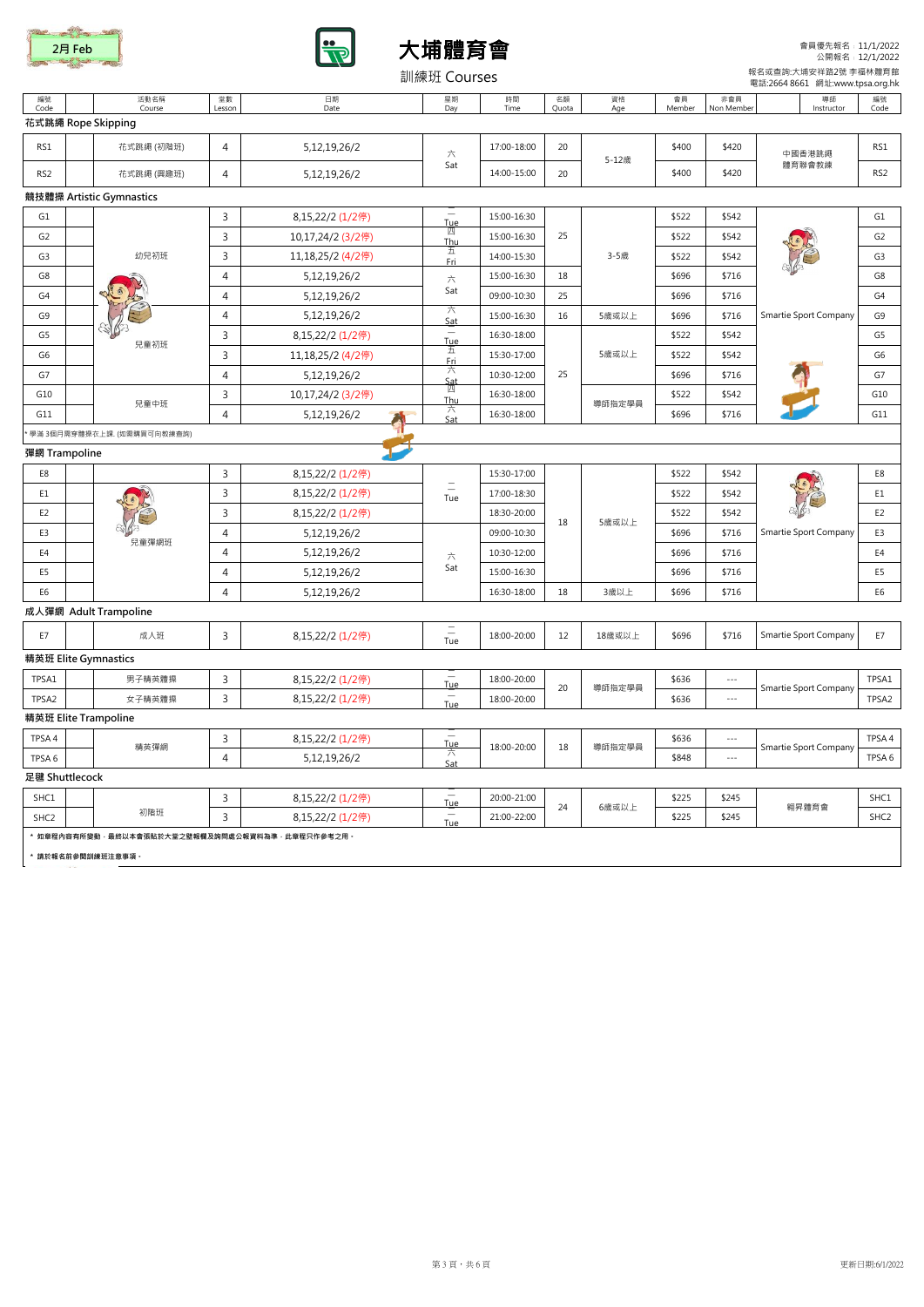





## 報名或查詢:大埔安祥路2號 李福林體育館 電話:2664 8661 網址:www.tpsa.org.hk

| 電話:2664 8661 網址:www.tpsa.org.hk<br>訓練班 Courses |             |                           |                |                                                                                    |                          |               |             |           |              |                   |                          |                  |                |
|------------------------------------------------|-------------|---------------------------|----------------|------------------------------------------------------------------------------------|--------------------------|---------------|-------------|-----------|--------------|-------------------|--------------------------|------------------|----------------|
| 編號<br>Code                                     |             | 活動名稱<br>Course            | 堂數<br>Lesson   | 日期<br>Date                                                                         | 星期<br>Day                | 時間<br>Time    | 名額<br>Quota | 資格<br>Age | 會員<br>Member | 非會員<br>Non Member | 單堂<br>Single<br>Lesson   | 導師<br>Instructor | 編號<br>Code     |
| 瑜伽 Yoga                                        |             |                           |                |                                                                                    |                          |               |             |           |              |                   |                          |                  |                |
| Y5                                             |             |                           | $\overline{4}$ | 7,14,21,28/2                                                                       |                          | 08:00-09:00   |             |           | \$260        | \$280             | $\overline{\phantom{a}}$ |                  | Y5             |
| Y6                                             |             |                           | $\overline{4}$ | 7, 14, 21, 28/2                                                                    |                          | 09:00-10:30   | 25          |           | \$280        | \$300             | $\sim$ $\sim$ $\sim$     | 李玉芳              | Y6             |
| Y14                                            |             |                           | $\overline{4}$ | 7, 14, 21, 28/2                                                                    | Mon                      | 10:30-12:00   |             |           | \$280        | \$300             | $\sim$ $\sim$ $\sim$     |                  | Y14            |
| Y11                                            |             |                           | 4              | 7,14,21,28/2                                                                       |                          | 18:30-20:00   | 35          |           | \$320        | \$340             | $\sim$ $\sim$ $\sim$     | 蔡月蘭              | Y11            |
| Y9                                             |             |                           | $\overline{4}$ | 7,14,21,28/2                                                                       |                          | 20:00-21:30   |             |           | \$320        | \$340             | $\overline{\phantom{a}}$ |                  | Y9             |
| Y19                                            |             |                           | 3              | 8,15,22/2 (1/2停)                                                                   | $\equiv$                 | 09:00-10:30   | 28          |           | \$270        | \$290             | \$120                    | 洪梅               | Y19            |
| Y17                                            |             |                           | 3              | 8,15,22/2 (1/2停)                                                                   | Tue                      | 10:30-12:00   |             |           | \$270        | \$290             | \$120                    |                  | Y17            |
| Y1                                             |             | 瑜伽<br>Yoga                | $\overline{7}$ | 4,9,11,16,18,23,25/2 (2/2停)                                                        |                          | 08:00-09:00   | 25          | 12歳或以上    | \$350        | \$370             | \$70                     | 歐陽麗娟             | Y1             |
| Y2                                             |             |                           | $\overline{7}$ | 4,9,11,16,18,23,25/2 (2/2停)                                                        | 三及五<br>Wed&Fri           | 09:00-10:30   |             |           | \$420        | \$440             | \$80                     |                  | Y <sub>2</sub> |
| Y12                                            |             |                           | $\overline{7}$ | 4,9,11,16,18,23,25/2 (2/2停)                                                        |                          | 10:30-12:00   | 20          |           | \$630        | \$650             | \$120                    | 洪梅               | Y12            |
| <b>Y7</b>                                      |             |                           | 3              | 9,16,23/2 (2/2停)                                                                   | $\equiv$                 | 18:30-20:00   | 35          |           | \$240        | \$260             | $\sim$ $\sim$ $\sim$     | 蔡月蘭              | <b>Y7</b>      |
| Y8                                             |             |                           | 3              | 9,16,23/2 (2/2停)                                                                   | Wed                      | 20:00-21:30   |             |           | \$240        | \$260             | $\sim$ $\sim$ $\sim$     |                  | Y8             |
| Y22                                            |             |                           | 3              | 10,17,24/2 (3/2停)                                                                  | 四<br>Thu                 | 09:00-10:30   | 25          |           | \$210        | \$230             | $\overline{\phantom{a}}$ | 李玉芳<br>洪梅        | Y22            |
| Y21                                            |             |                           | 3              | 10,17,24/2 (3/2停)                                                                  | ᄎ                        | 10:30-12:00   | 28          |           | \$270        | \$290             | \$120                    |                  | Y21            |
| Y15                                            |             |                           | $\overline{4}$ | 5,12,19,26/2                                                                       | Sat                      | 14:00-15:30   |             |           | \$400        | \$420             | \$135                    |                  | Y15            |
|                                                | 普拉提 Pliates |                           |                |                                                                                    |                          |               |             |           |              |                   |                          |                  |                |
| PY3                                            |             | 基礎初班                      |                |                                                                                    | $\overline{\phantom{0}}$ |               |             |           |              |                   |                          |                  |                |
|                                                |             | 伸展運動 Stretching Exercises | 2              | 8,22/2 (1/2 & 15/2停)                                                               | Tue                      | 19:00-21:00   | 35          | 12歳以上     | \$240        | \$260             | \$150                    | 李夏妹              | PY3            |
| SE4                                            |             |                           | 3              | 8,15,22/2 (1/2停)                                                                   |                          | 09:00-10:30   |             |           | \$285        | \$305             | \$130                    |                  | SE4            |
| SE7                                            |             | 伸展健體班                     | 3              | 8,15,22/2 (1/2停)                                                                   | $\equiv$<br>Tue          | 10:30-12:00   | 15          | 12歳以上     | \$285        | \$305             | \$130                    | 陳麗媚              | SE7            |
| SE8                                            |             |                           | 3              | 10,17,24/2 (3/2停)                                                                  | 四                        | 15:00-16:30   |             |           | \$285        | \$305             | \$130                    |                  | SE8            |
|                                                |             |                           |                |                                                                                    | Thu                      |               |             |           |              |                   |                          |                  |                |
| 游泳 Swimming :                                  |             |                           |                |                                                                                    |                          |               |             |           |              |                   |                          |                  |                |
| STP3                                           |             |                           | 17             | 暫停收生至明年3月                                                                          |                          | 12:30-13:30   |             |           | \$0          | \$0               |                          |                  | STP3           |
| STP16                                          |             |                           | 17             | 暫停收生至明年3月                                                                          |                          | 13:30-14:30   |             |           | \$0          | \$0               |                          |                  | STP16          |
| STP4                                           |             | 恆常班                       | 17             | 暫停收生至明年3月                                                                          | 六                        | 14:30-15:30   | 30人         | 3歲或以上     | \$0          | \$0               |                          |                  | STP4           |
| STP17                                          |             |                           | 17             | 暫停收生至明年3月                                                                          | Sat                      | 15:30 - 16:30 |             |           | \$0          | \$0               |                          |                  | STP17          |
| STP5                                           |             |                           | 17             | 暫停收生至明年3月                                                                          |                          | 16:30-17:30   |             |           | \$0          | \$0               |                          |                  | STP5           |
| STP6                                           |             |                           | 17             | 暫停收生至明年3月                                                                          |                          | 17:30-18:30   |             |           | \$0          | \$0               |                          |                  | STP6           |
| STP7                                           |             |                           | 17             | 暫停收生至明年3月                                                                          |                          | 08:30-09:30   |             |           | \$0          | \$0               |                          | 史丹福游泳<br>學校導師    | STP7           |
| STP1                                           |             | 恆常班                       | 17             | 暫停收生至明年3月                                                                          | 日                        | 14:30-15:30   | 30人         | 3歲或以上     | \$0          | \$0               |                          |                  | STP1           |
| STP2                                           |             |                           | 17             | 暫停收生至明年3月                                                                          | Sun                      | 15:30-16:30   |             |           | \$0          | \$0               |                          |                  | STP2           |
| STP9                                           |             |                           | 17             | 暫停收生至明年3月                                                                          |                          | 16:30-17:30   |             |           | \$0          | \$0               |                          |                  | STP9           |
| STP13                                          |             |                           | 16             | 暫停收生至明年3月                                                                          |                          | 13:00-14:00   |             |           | \$0          | \$0               |                          |                  | STP13          |
| STP14                                          |             | 恆常班                       | 16             | 暫停收生至明年3月                                                                          | 六<br>Sat                 | 14:00-15:00   | 30人         | 3歳或以上     | \$0          | \$0               |                          |                  | STP14          |
| STP15                                          |             |                           | 16             | 暫停收生至明年3月                                                                          |                          | 15:00-16:00   |             |           | \$0          | \$0               |                          |                  | STP15          |
|                                                |             |                           |                | <b>重要事項: 1) 開班前4天, 不接受報名。2) 留意各班的上課地點。</b> 有關颱風或暴雨訊號懸掛時的注意事項 · 請參閱大埔體育會游泳訓練計劃海報之內容 |                          |               |             |           |              |                   |                          |                  |                |
|                                                |             | * 請於報名前參閱訓練班注意事項。         |                | * 如章程内容有所變動·最終以本會張貼於大堂之壁報欄及詢問處公報資料為準·此章程只作參考之用。                                    |                          |               |             |           |              |                   |                          |                  |                |
|                                                |             |                           |                |                                                                                    |                          |               |             |           |              |                   |                          |                  |                |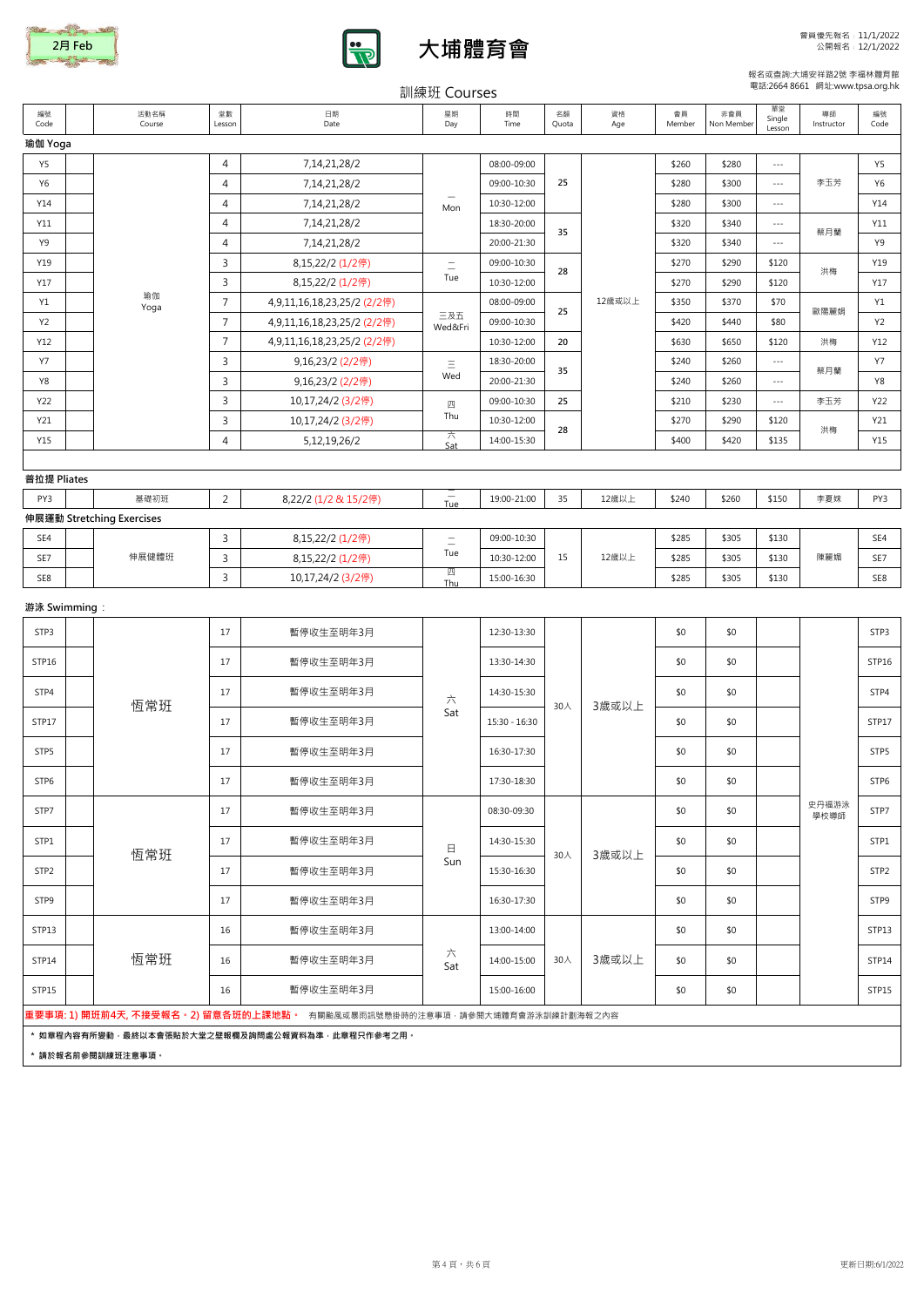





報名或查詢:大埔安祥路2號 李福林體育館 電話:2664 8661 網址:www.tpsa.org.hk

| 報名或查詢:大埔安祥路2號 李福林體育館<br>訓練班 Courses<br>電話:2664 8661 網址:www.tpsa.org.hk |                                                 |                |                      |                         |             |             |           |              |                   |                  |                |
|------------------------------------------------------------------------|-------------------------------------------------|----------------|----------------------|-------------------------|-------------|-------------|-----------|--------------|-------------------|------------------|----------------|
| 編號<br>Code                                                             | 活動名稱<br>Course                                  | 堂數<br>Lesson   | 日期<br>Date           | 星期<br>Day               | 時間<br>Time  | 名額<br>Quota | 資格<br>Age | 會員<br>Member | 非會員<br>Non Member | 導師<br>Instructor | 編號<br>Code     |
|                                                                        | 中國舞 Chinese Dance                               |                |                      |                         |             |             |           |              |                   |                  |                |
| C <sub>6</sub>                                                         | Grade 7                                         | 3              | 12,19,26/2 (5/2停)    |                         | 08:30-10:00 |             | 10歲或以上    | \$360        | \$380             | 李凝姿              | C <sub>6</sub> |
| C5                                                                     | Grade 5                                         | 3              | 12,19,26/2 (5/2停)    | 六<br>Sat                | 10:00-11:30 | 30          | 9歲或以上     | \$345        | \$365             |                  | C <sub>5</sub> |
| C1                                                                     | Grade 2                                         | $\overline{3}$ | 12,19,26/2 (5/2停)    |                         | 11:30-12:30 |             | 5歲或以上     | \$330        | \$350             |                  | C1             |
|                                                                        | 拉丁舞 Latin Dance                                 |                |                      |                         |             |             |           |              |                   |                  |                |
| L1                                                                     | 中班                                              | 3              | 11,18,25/2 (4/2停)    | 五<br>Fri                | 15:30-17:00 |             |           | \$360        | \$380             |                  | L1             |
| L4                                                                     |                                                 | 3              | 8,15,22/2 (1/2停)     | Tue                     | 17:00-18:00 | 20          | 6-10歲     | \$300        | \$320             | 飛躍舞蹈<br>學院導師     | L4             |
| L <sub>6</sub>                                                         | 初班                                              | 3              | 12,19,26/2 (5/2停)    | 六<br>Sat                | 12:30-13:30 |             | 5-8歲      | \$300        | \$320             |                  | L <sub>6</sub> |
|                                                                        | 舞蹈技巧班 Dance Skills                              |                |                      |                         |             |             |           |              |                   |                  |                |
| S <sub>4</sub>                                                         | 兒童爵士舞初班                                         | $\overline{4}$ | 6,13,20,27/2         | 日                       | 09:00-10:00 |             | 3-5歲      | \$400        | \$420             |                  | S <sub>4</sub> |
| S <sub>5</sub>                                                         | 兒童爵士舞中班                                         | $\overline{4}$ | 6,13,20,27/2         | Sun                     | 10:00-11:00 | 20          | 5-7歲      | \$400        | \$420             |                  | S5             |
| S <sub>6</sub>                                                         | 幼兒舞蹈班                                           | 3              | 10,17,24/2 (3/2停)    |                         | 10:15-11:15 | 20          | 3-5歲      | \$300        | \$320             |                  | S <sub>6</sub> |
| S7                                                                     | 舞蹈 Play Group                                   | 3              | 10,17,24/2 (3/2停)    | 四<br>Thu                | 11:15-12:00 | 6           | 18個月-3歲   | \$450        | \$470             | 鍾家欣              | S7             |
| S8                                                                     | 幼兒舞蹈班                                           | $\mathsf{3}$   | 10,17,24/2 (3/2停)    |                         | 12:00-13:00 | 20          | 3-5歲      | \$300        | \$320             |                  | S8             |
| S10                                                                    | 兒童民族舞                                           | 3              | 9,16,23/2 (2/2停)     | Ξ<br>Wed                | 20:00-21:00 | 20          | 5-7歲      | \$300        | \$320             |                  | S10            |
|                                                                        | 排排舞 Line Dance                                  |                |                      |                         |             |             |           |              |                   |                  |                |
| P1                                                                     | 高班                                              | $\overline{3}$ | 8,15,22/2 (1/2停)     | Tue<br>四<br>Thu         | 11:00-12:30 | 25          | 12歳或以上    | \$225        | \$245             | 何雪華              | <b>P1</b>      |
| P <sub>2</sub>                                                         | 中班                                              | $\overline{3}$ | 10,17,24/2 (3/2停)    |                         | 11:00-12:30 |             |           | \$225        | \$245             |                  | <b>P2</b>      |
| P3                                                                     | 初班                                              | $\overline{4}$ | 7, 14, 21, 28/ 2     | Mon                     | 11:00-12:30 |             |           | \$300        | \$320             |                  | P <sub>3</sub> |
|                                                                        | 凡未滿額之排排舞班 · 均歡迎有興趣人仕即場繳費參加 · 每次收費\$110 ·        |                |                      |                         |             |             |           |              |                   |                  |                |
|                                                                        | 健體舞 Aerobic Dance                               |                |                      |                         |             |             |           |              |                   |                  |                |
| A10                                                                    |                                                 | $\overline{4}$ | 7,14,21,28/2         | L.                      | 09:00-10:00 |             |           | \$200        | \$220             |                  | A10            |
| A <sub>2</sub>                                                         |                                                 | $\overline{4}$ | 7,14,21,28/2         | Mon                     | 10:00-11:00 |             |           | \$200        | \$220             | 何雪華              | A <sub>2</sub> |
| A13                                                                    | 初班                                              | 3              | 8,15,22/2 (1/2停)     | $\equiv$                | 09:00-10:00 |             |           | \$150        | \$170             |                  | A13            |
| A14                                                                    |                                                 | $\overline{3}$ | 8,15,22/2 (1/2停)     | Tue                     | 10:00-11:00 | 25          | 12歲或以上    | \$150        | \$170             |                  | A14            |
| A1                                                                     |                                                 | $\overline{3}$ | 10,17,24/2 (3/2停)    |                         | 09:00-10:00 |             |           | \$150        | \$170             |                  | A1             |
| A <sub>3</sub>                                                         |                                                 | 3              | 10,17,24/2 (3/2停)    | 四                       | 10:00-11:00 |             |           | \$150        | \$170             |                  | A3             |
| A4                                                                     | 初班                                              | $\overline{3}$ | 10,17,24/2 (3/2停)    | Thu                     | 18:30-19:30 |             |           | \$300        | \$320             | 香港排舞運動總會導師       | A4             |
| A5                                                                     |                                                 | 3              | 10,17,24/2 (3/2停)    |                         | 19:30-20:30 |             |           | \$300        | \$320             |                  | A5             |
|                                                                        | 凡未滿額之健體舞班·均歡迎有興趣人仕即場繳費參加·每次收費\$75·              |                |                      |                         |             |             |           |              |                   |                  |                |
|                                                                        | 爵士舞零基礎班 Jazz Dance                              |                |                      |                         |             |             |           |              |                   |                  |                |
| J1                                                                     |                                                 | 2              | 16,23/2 (2/2 & 9/2停) | Ξ                       | 10:00-11:00 |             | 6-12歲     | \$200        | \$220             |                  | J1             |
| J2                                                                     | 爵士舞零基礎班                                         | 2              | 16,23/2 (2/2 & 9/2停) | Wed                     | 11:00-12:00 |             | 15歲或以上    | \$200        | \$220             |                  | J2             |
| J3                                                                     |                                                 | 3              | 11,18,25/2 (4/2停)    | $\overline{\mathrm{h}}$ | 10:00-11:00 | 15          | 6-12歲     | \$300        | \$320             | 香港排舞運動總會導師       | J3             |
| J4                                                                     |                                                 | $\overline{3}$ | 11,18,25/2 (4/2停)    | Fri                     | 11:00-12:00 |             | 15歲或以上    | \$300        | \$320             |                  | J4             |
|                                                                        |                                                 |                |                      |                         |             |             |           |              |                   |                  |                |
|                                                                        | * 如章程内容有所變動,最終以本會張貼於大堂之壁報欄及詢問處公報資料為準,此章程只作參考之用。 |                |                      |                         |             |             |           |              |                   |                  |                |
|                                                                        | * 請於報名前參閱訓練班注意事項。                               |                |                      |                         |             |             |           |              |                   |                  |                |